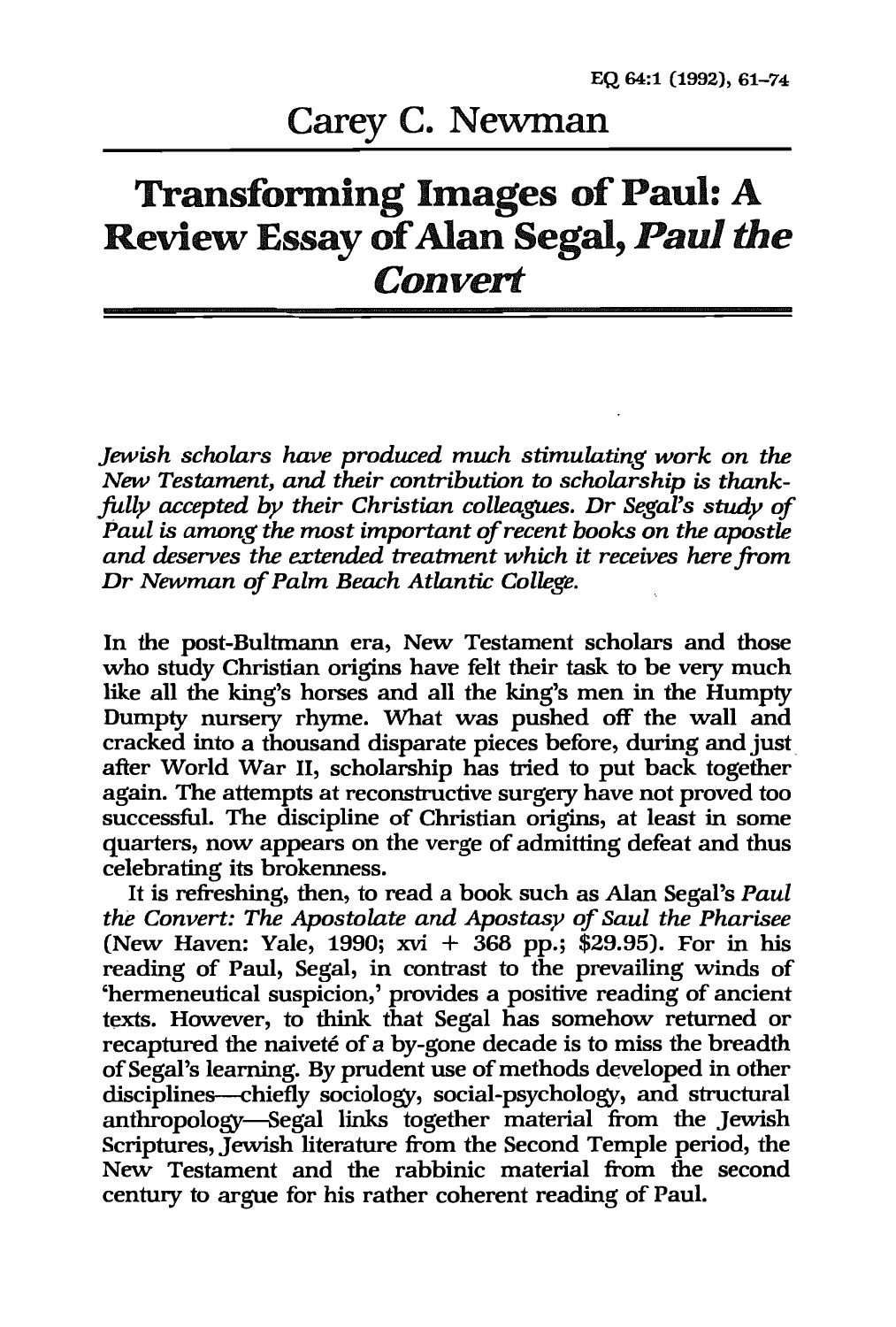Departing from traditional paradigms, Segal argues that Paul ought to be connected with what preceded him: Paul should be understood against the grid of a Jewish mystical-apocalyptic heritage. Only when their antiquity is specifically confirmed by Christianity (or other early Jewish writings) should the rabbinic writings be employed as an interpretive grid for Paul. Since conversion-transformational language is an integral part of Jewish mystical-apocalyptic tradition and since Paul is the only Jewish mystic to leave confessional writings concerning his mystical praxis, Segal revalues Paul's conversion experience(s) and the effects of conversion upon Paul's theological strategy. Segal also reappraises what it means to belong to a community, particularly a Pauline Christian one, in the first century. In short, in his *Paul the Convert,* Segal provides a strong revisionist reading of both Paul and the disciplines of Pauline studies, a reading which enlightens and transforms-and all this from a Jewish scholar.<sup>1</sup>

Segal divides the eight chapters of *Paul the Convert* into three parts: 'Paul the Jew,' 'Paul the Convert' and 'Paul the Apostle.' To these eight chapters, Segal appends a summary of recent sociological research into the phenomenon of conversion, a farranging and quite full set of bibliographic notes, and indices of both scriptural literature and subject references. On nearly every page, Segal relentlessly pursues the significance of conversion, the change of community, for understanding the great apostle.

In chapter one, 'Paul and Luke,' Segal seeks to rescue the language of conversion from disdain and to demonstrate the appropriateness of conversion language for studying Paul. To do so, Segal must first address the differing accounts of Paul's conversion contained in Acts and in Paul's letters.

<sup>1</sup> Segal's most important contributions to the study of Jewish, Christian and Gnostic religion of the first two centuries can be traced in the following: Two *Powers in Heaven: Early Rabbinic Rep01'tS about Christianity and Gnosticism*  (SJLA 25; the Leiden: Brill, 1977); with N. A. Dahl, 'Philo and the Rabbis on the Names of God,' *Journal for the Study of Judaism* 10 (1979): 1-28; 'Pre-Existence and Incarnation: A Response to Dunn and Holladay,' *Semeia 30*  (1985): 83-97; *Rebecca's Children: judaism and Christianity in the Roman World* (Cambridge: Harvard, 1986); *The Other Judaisms of Late Antiquity* (BJS 127; Atlanta: Scholars, 1987). Ct: other Jewish studies of Paul, Joseph Klausner, *From Jesus to Paul* (New York: Macmillan, 1943); H. J. Schoeps, Paul: The Theology of the Apostle in the Light of Jewish Religious History (Philadelphia: Westminster, 1961); Samuel Sandmel, *The Genius of Paul: A Study in History* (New York: Schocken, 1970); Richard Rubenstein  $Mv$ *Brother Paul* (New York: Harper & Row, 1972).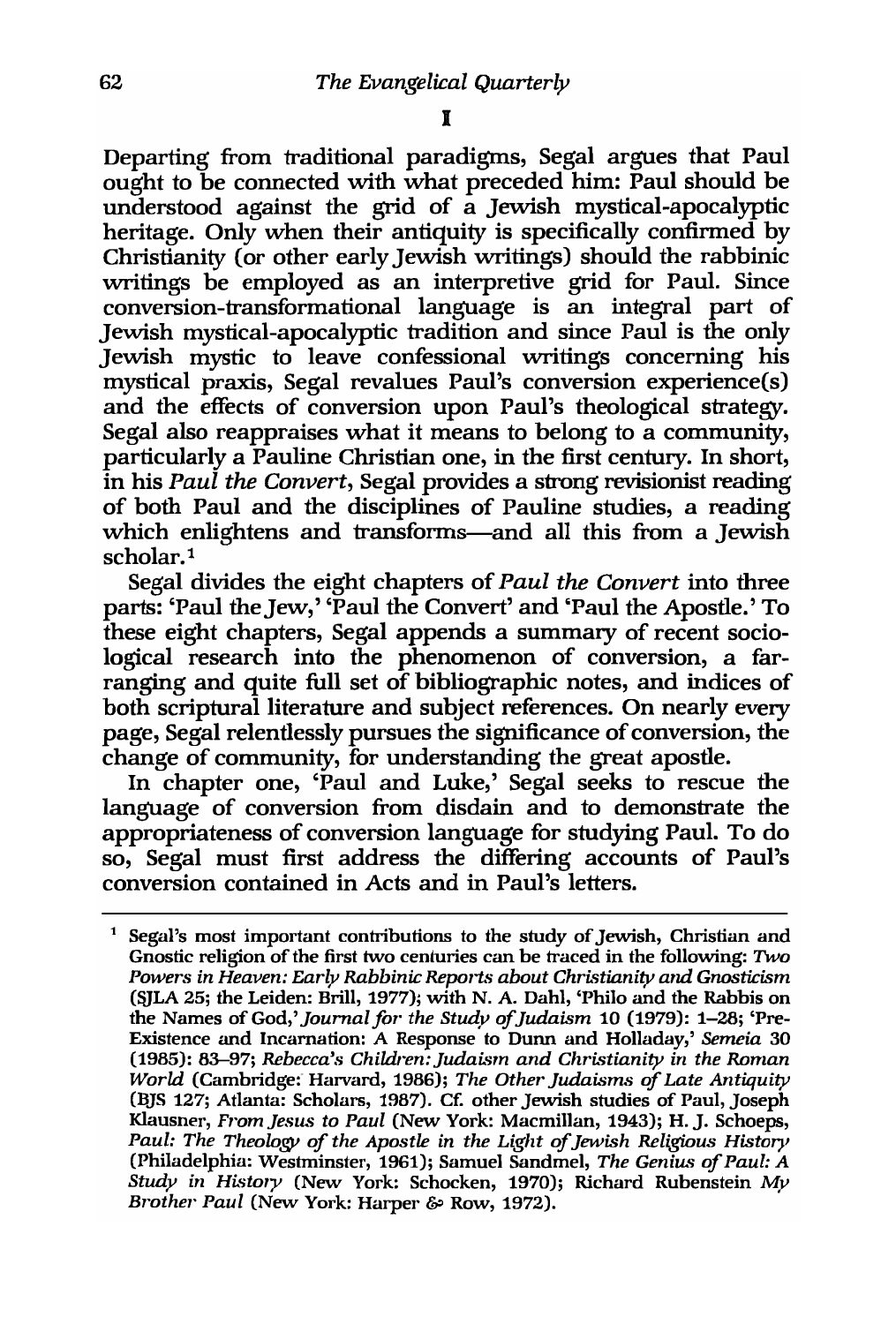Though scholarship has detected differences in the two accounts, Paul is still often read in light of Luke. Luke's Paul is converted by a sudden, dramatic light-filled experience of the risen Lord and is immediately commissioned to be the apostle to the gentiles. Unlike Luke, Paul himself never describes the event outright, but simply uses the language of prophetic 'call' to describe his 'mission.' For Paul, conversion is not nearly so dramatic as Luke styles it.

Segal explains the differences between Luke and Paul in accordance with the sociological categories of peripheral and central power. Paul understood that he was peripheral to the power structure in jerusalem, and he thus appealed to his conversion for legitimizing authority. By the time of Luke, the figure of Paul had moved to a more central position within church tradition, and thus the conversion did not represent a bid for power' but a typical model for all gentiles to follow.

Though certainly exercising some creative talent in reconstructing Paul's conversion, Luke, according to Segal, did depend on good tradition--both Jewish and Pauline. Luke did not fabricate Paul's encounter with God. Luke modeled Paul's conversion after the extraordinarily vivid experiences of Isaiah, jeremiah, and especially, Ezekiel. According to Luke, Paul saw the Glory of God (Kavod), God's man-like appearance, and this theophany of Glory formed the basis of the great apostle's mission. Paul himself styles his conversion in such language. According to both Luke and Paul, Paul's Christianity originated from his encounter with God's Kavod in Jesus.

To affirm, with Paul and Luke, that God's Kavod appeared and is responsible for conversion immediately raises eyebrows. However, both Luke and Paul, though in different ways, demonstrate the legitimacy of using 'conversion' language. By defining conversion as a change in community, Segal avails himself of modern sociological research in his analysis of Paul. Sociological research shows that a highly committed convert learns to interpret his/her transformational experiences from the community over a long period of time. Thus, Segal, having distanced Paul from the dramatic, light-filled experience of Luke, is able to study Paul from a modern sociological perspective. For Paul, conversion is a change in community which is expressed in spiritual, transformational language. Paul learned to interpret his change in communityi.e., his movement from Pharisaism to Christianity —through a process of education and mission in a gentile community.

The next task Segal sets for himself, executed in chapter two ('Paul's Ecstasy'), is to establish the religious background of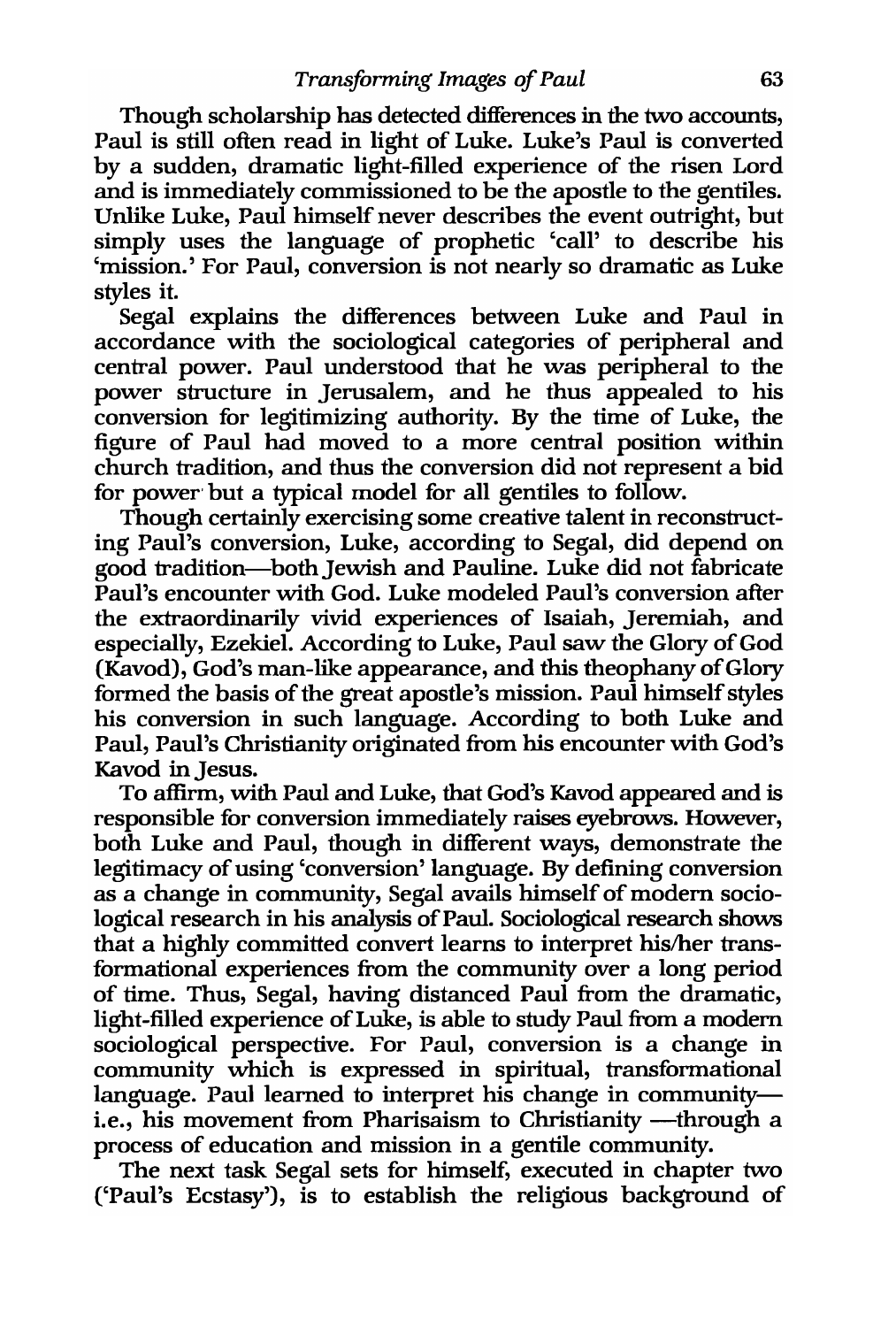Paul's conversion and to locate Paul squarely in a tradition of Jewish religious experiences.2 Paul was both a mystic and a convert; and, according to Segal, one is no better understood than the other. Complicating matters even further, Paul was an apocalypticist. The confluence of mystical and apocalyptic transformational language and the move into a highly cohesive sectarian community accounts for Paul's construal of Christianity.

In Galatians 1 and 2 Corinthians 12, Paul describes his mystical experiences like any other first-century Jewish mystagoge (especially in his humble use of pseudonymity). Paul was a practicing mystic who experienced many revelations similar to his conversion experience. Certainly Paul, as a Pharisee, would have been sympathetic to such mystical-apocalyptic perspectives, especially at the points of angelic mediation and resurrection, ideas which are associated with mystic praxis and tradition of the Second Temple period.

According to Segal, the pervasive influence and continual revaluation of Ezekiel 1, God's appearance of the man-like Kavod, forms the most immediate background for understanding Paul's experience. Segal chronicles the well-documented traditionhistory of God's Kavod to Ezekiel by pointing to Philo, 1 Enoch 14, the 'Visions' ('Parables') of Enoch, 2 Enoch, 4QSibbSabb, Ascension of Isaiah, 2 Baruch, and 3 Enoch. Segal also demonstrates how ecstatic, mystical praxis, in either a descent ('theophany,' 'prophetic call') or ascent ('throne vision') pattern, functions to disclose apocalyptic knowledge.<sup>3</sup>

Though such heavenly journeys seem improbable to the modem mind, Segal argues that Paul describes his conversion by use of such mystical-apocalyptic language (e.g., 'form,' 'image,' 'light' darkness,' 'glory,' 'being in Christ'): the chief angel of God, God's man-like Kavod, appeared; Paul identified this manlike figure as Jesus; and through mystical ecstasy, the apostle was transformed into conformity with the image of the resurrected Christ. Paul discovered God's Glory in the face of Jesus. Conversion led the apostle to view the whole of the Christian life as *metamorphosis,*  i.e., transformation into Christ.

Chapter three investigates 'Conversion in Paul's Society.' In the ancient world-curiously like the modern-there were many religious choices for those who wished to be Jewish; each of the choices represented differing degrees of sectarianism, group'

<sup>&</sup>lt;sup>2</sup> Cf. Alan F. Segal, 'Paul and Ecstasy,' *SBLSP* 25 (1986) 555-80.

<sup>&</sup>lt;sup>3</sup> See further, Alan F. Segal, 'Heavenly Ascent fin Hellenistic Judaism, Early Christianity and their Environment,<sup> $\lambda$ </sup> ANRW II 23.2 (1980) 1333-94.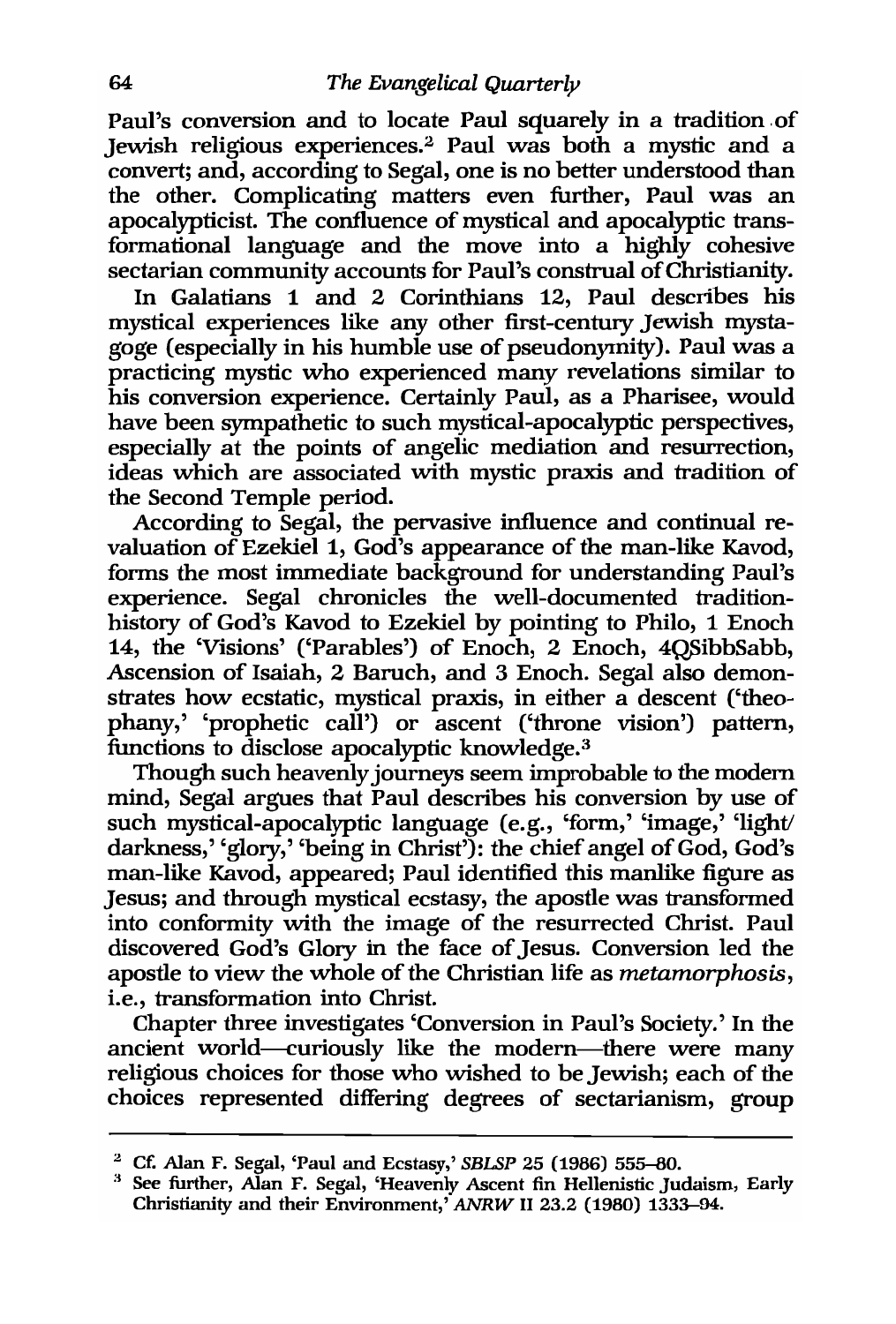cohesion, and openness to Hellenism. At one end of the spectrum stood Philo's brand of liberal Hellenistic Judaism which did not require a high level of commitment or group cohesion; in fact, liberal Hellenistic Judaism could hardly be considered an identifiable group at all. At the other end of the spectrum stood the Essenes, a community comprised only of Jewish 'converts,' who were both highly committed and possessed an intense group cohesion. Pharisees and Sadducees occupied the middle-ground -accepting of gentiles, but still maintaining varying degrees of insistence upon Jewish identity markers, circumcision and the ceremonial laws.

For gentiles who wanted to become Jewish, the choices were just as numerous. Gentile response to Judaism could range all the way from disinterest (or even active persecution) to a status as a God-fearer or a proselyte. A God-fearer could associate and consider himself a part of the saved without taking upon himself the Jewish law, while for a proselyte conversion meant a complete re-socialization into Judaism.

After the first Jewish revolt, converting to Christianity became much more attractive than converting to any one of the many expressions of Judaism. This, in part, explains Christianity's phenomenal growth. Christianity became the avenue for spreading an apocalyptic brand of sectarian conversion. Mystical transformation, apocalyptic and messianic longing, and radical sectarianism are all coordinated in early Jewish speculation, and their confluence in Christianity, particularly Pauline Christianity, carried on this legacy. Paul takes mystical transformation intrinsic to sectarianJudaism and makes it part of Christianity: both Jews and gentiles must undergo mystical transformation before entering Christianity.

In the second major section of his book, Segal explores the exegetical consequences of Paul's conversion by defining the new community of faith (chapter four) and the way in which Paul engenders commitment and cohesion within the new community (chapter five).

Paul's exegesis derives from his conversion. Though proselytism is normally seen as a/the major social consequence of conversion, Segal points to Paul's hermeneutical acts as other means for vindicating the new experience. The autobiographical sections of Paul's letters demonstrate the revaluing that conversion enacted; such 'transvaluation' completely changed the goal of Paul's exegesis. The new goal, toward which Paul bends his Pharisaic past, is a new community without Torah and defined by faith, a unified community for Jew and gentile alike.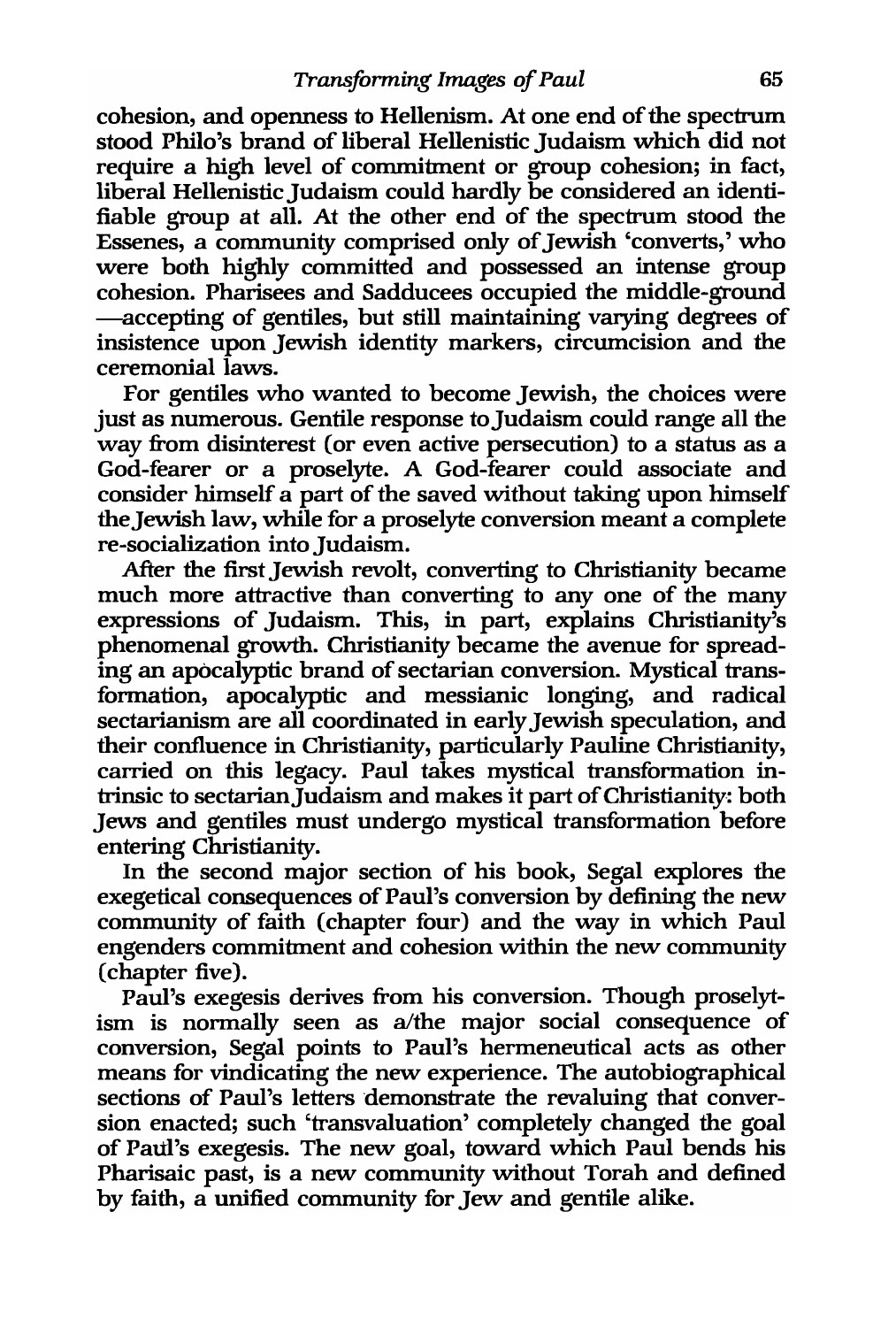Paul's phrases 'works of the law' and 'faith' point to two different sociological groups--Pharisees and Christians. Segal defines 'works of the law' as observance of Jewish ceremonial (dietary laws, holiday observances, purity practices and circumcision). For Jews, 'works of the law' served as social markers that separated them from gentiles. When Paul changed communities, he learned that Torah no longer defined the community of Christians.

If conversion endowed Torah with new value, then conversion also changed the role of faith. When Paul made faith the equivalent of conversion, the apostle thereby developed a new vocabulary for Christianity. 'Faith,' as opposed to 'works of the law,' became the social identity marker for Pauline Christianity. For Segal, Paul is not engaging in an intellectual argument, but is justifying his, and his convert's, change of communities. Paul does not abandon his Pharisaic past, for he still interpreted like a rabbi; but, after conversion, Paul used his rabbinic training for a Christian solution-faith, and faith alone, defines community.

In chapter five, 'Paul's New Conversion Community Among the Gentiles,<sup>5</sup> Segal again applies theories from the modern sociological study of conversion. Segal notes that though conversion intensifies commitment, such a strong level of commitment fades without other forms of reinforcement. How are commitment and cohesion to be generated for the Pauline community of faith? Circumcision and ceremonial laws performed this task inJudaism, but Paul's transvaluation of Torah, rooted in his conversion, placed Torah in a new light. Segal points to purity language as the way Paul achieved the cohesion and commitment necessary for apocalyptic sectarian existence. Segal is relentless: purity language, too, grows out of conversion.

Paul introduced new practices of spiritual formation and transformation. 2 Corinthians 3-4 is a perfect example. Here Paul argues for transformation rather than law. Similar to the Qumran covenanters, Paul points to the Spirit as the mark of the apocalyptic community. It is through the resurrected presence of Christ, rather than the law, that one continues in the community.

Segal suggests that Paul's metaphor of 'veiling' employed in 2 Corinthians 3-4 does not only refer to a spiritual transformation but also to a social practice-the placing of a prayer shawl, a *tallit,* over one's head, a practice characteristic of mystical experience. Thus, veiling reflected ritual preparation for the experience of the divine among Jewish-Christian mystics. Unlike the leaders, or possibly the community, Paul worshiped with an unveiled face. Paul's polemic, then, was against those Jews, or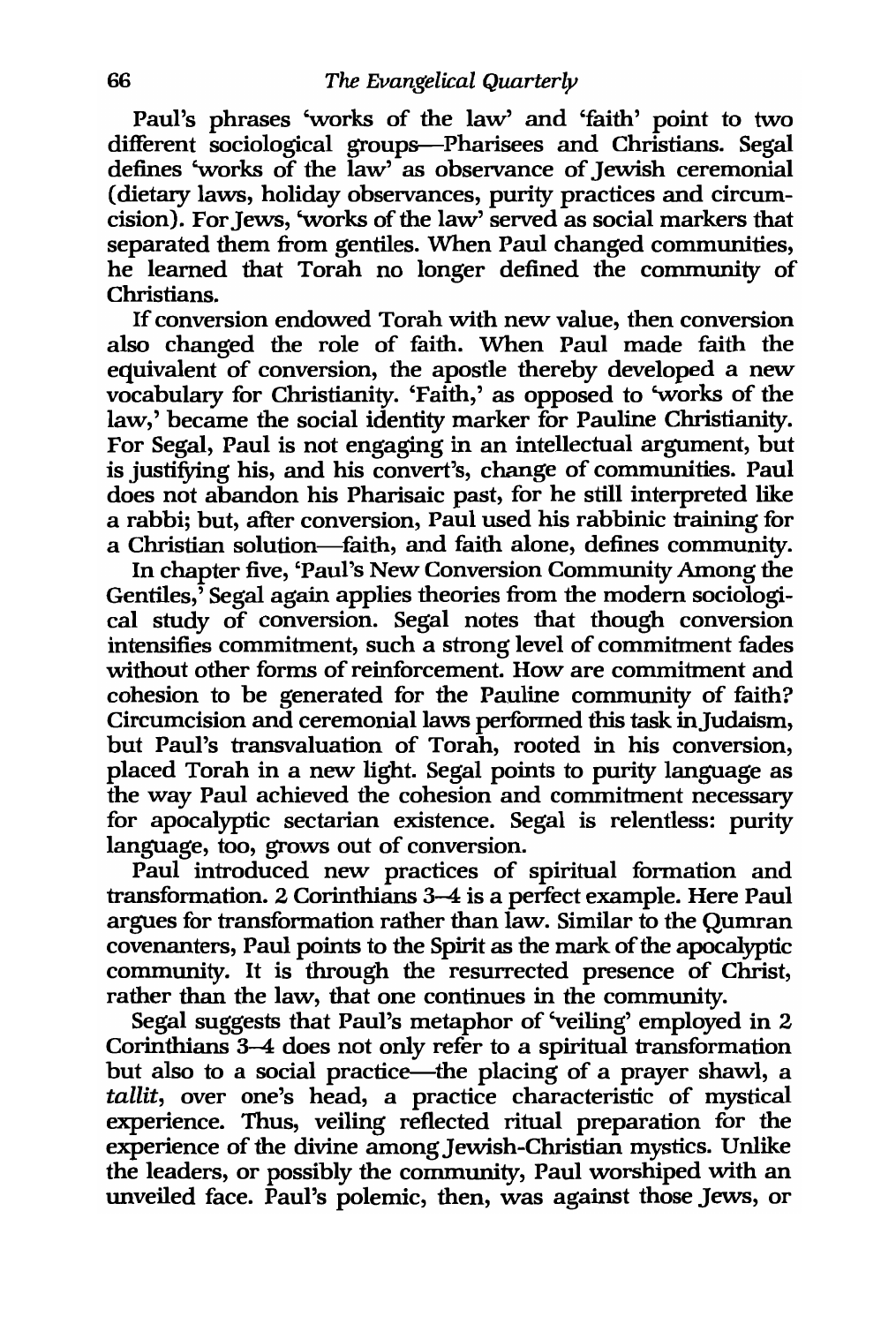even Jewish Christians, who *required* veiling for participation in the community. For Paul, such a requirement denied faith. Such a denial, the equivalent to blinding by the god of this world, prevented the vision of the Kavod of God in Christ.

Segal uncovers other examples of Paul's use of purity language to build group cohesion and commitment-Paul's use of insider/ outsider language, communal law, cultic codes, body metaphors, eucharistic and justification language all function to define and engender community. At the heart of Paul's theological (read sociological) enterprise is his own mystical apocalypticism which he democratizes among the gentiles. Paul's own conversion experience becomes the model for the gentile communities he founded and pastored.

The replacement of traditional Jewish social markers with faith and spiritual transformation caused no small stir inJudaism and Jewish-Christianity. Paul's vision for a unified community comprised of Jew and gentile ran loggerheads with traditional Jewish social identity. In the third part of his book, 'Paul the Apostle,' Segal turns his attention to the way in which Paul sought to solve the problems he himself introduced—the problems between the Jewish-Christian and gentile-Christian wings of the church.

In chapters six ('Circumcision and the Noahide Laws'), seven ('Romans· 7 and the Jewish Dietary Laws') and eight ('The Salvation of Israel'), Segal focuses on Paul's great compromises. How could Paul's bold social strategy for a unified community based on faith conversion not obliterate traditional Jewish and, more importantly for the church, Jewish-Christian-identity? According to Segal, Paul learned to compromise in order to maintain his vision.

The accounts of the Jerusalem Conference contained in Acts 15 and Galatians 2 portray Paul's compromise. Segal observes that although what really went on (in detail) is unavailable, the positions taken do make sense---sociologically. Paul's argument that the ceremonial laws should be done away with is a threatening social position. Paul, however strongly he felt about such a position, was willing to compromise at certain points, as is demonstrated by his acceptance of the 'Noahide' laws.

The rabbis (of the third century c.e.) allowed for two, unified communities of the saved (righteous gentiles and faithful Jews) on the basis God's convenant. The New Testament, particularly Luke in Acts 15, dates this position to the first century. Unlike the Torah which addresses only the converts to Judaism, Paul is willing to accept the commandments as a Compromise position which did not rupture the church. According to Segal, Paul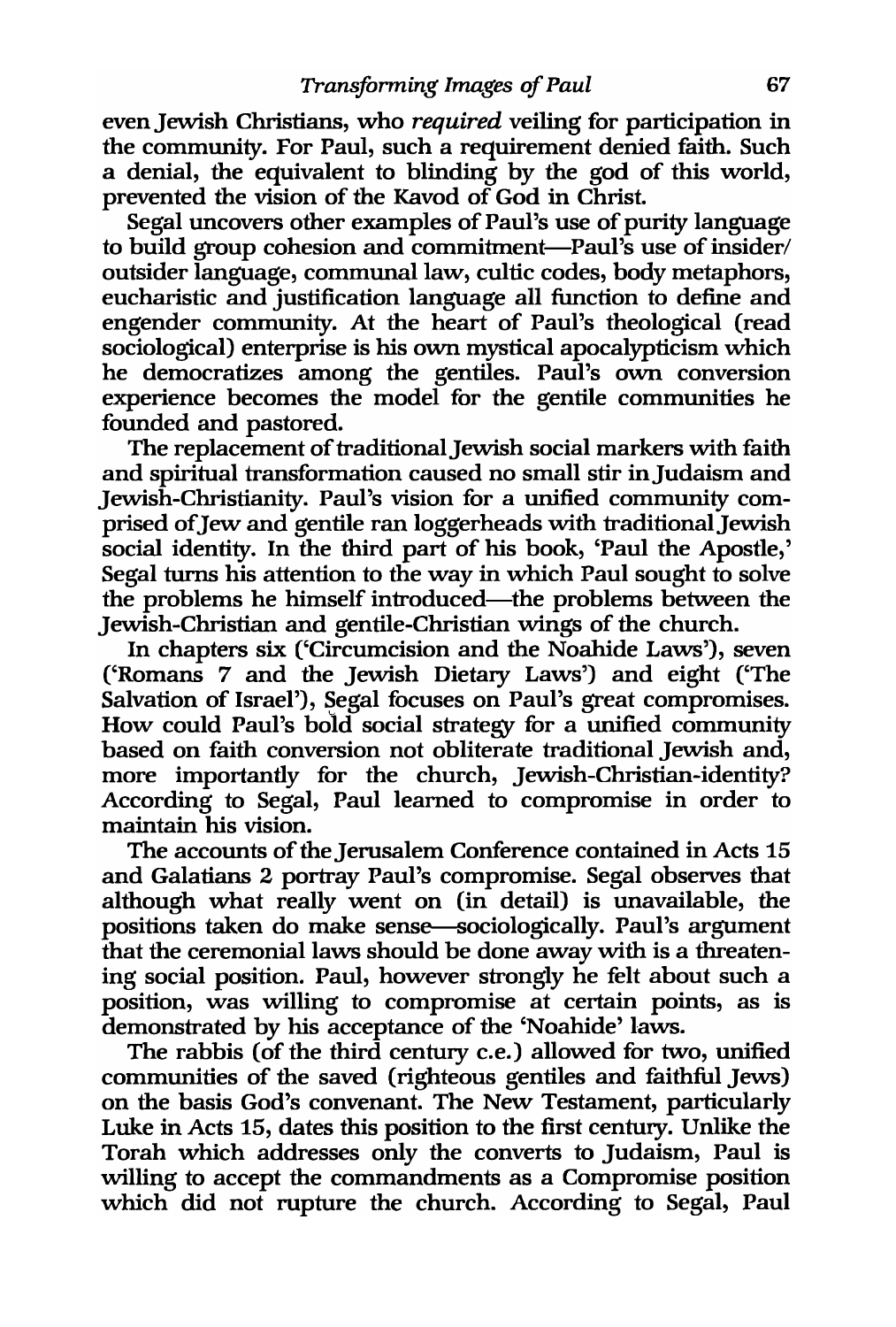accepted the Noahide commandments because they did not contradict or destroy his own vision for a unified humanity.

The same could be said for Paul's view of Jewish dietary laws. Since unity was his aim, Paul would not tolerate practices that would divide and distinguish within the church. Thus, circumcision and food laws, in so far as they were social markers, were to be abandoned. By taking (1) what is essentially a God-fearer position (gentiles can enjoy full conversion status without keeping ceremonial laws) and combining it with (2) highly cohesive Jewish apocalyptic sectarian views of community (like those found a Qumran), Paul stepped outside the traditional boundaries of Pharisaism. To many of his contemporaries, both Jewish and Jewish-Christian, Paul became an apostate—hence the latter half of Segal's sub-title to the book.

In Acts, Luke records Paul's failure to create a unified community based upon faith conversion. As reflected in the rabbis, Christianity departed from Judaism in its insistence upon giving worship to Jesus as Lord, a 'second power' in heaven.4 The church was becoming increasingly gentile and less Jewish. Acts reflects that Israel has simply given up her place within the salvation plan of God. Segal muses that Paul, based upon his missionary experience, may well suspect the same.

However, Romans 9-11 Paul exhibits Paul's mature thinking on the future of Israel.<sup>5</sup> Paul maintains that Israel's refusal to convert is not incompatible with the promises of God; in fact, the division into Jewish and Christian communities actually serves the purposes of God. Jews outside of Christ will be provoked to inclusion through gentile belief. One day, in the eschatological future, God will eventually save all Israel. According to Segal, Paul's approach to the problems of circumcision, dietary laws and Jewish rejection reflects his attempt to hold on to a unified community based on conversion and to confront the reality of a division within Judaism.

II

Segal has written a highly engaging, wide-ranging, and uncommonly consistent book on Paul; there are many things which commend his analysis. Segal offers Jewish mystical-apocalyptic tradition as the proper grid by which, or through which, one should read Paul. Others read Paul in light of the rabbinic

<sup>4</sup>See further Segal, *Other judaisms,* 1-40 and Two *Powers, 182-219.* 

<sup>5</sup> See further, Alan F. Segal, 'Paul's Experience and Romans 9-11,' *Princeton Seminary Bulletin* (forthcoming).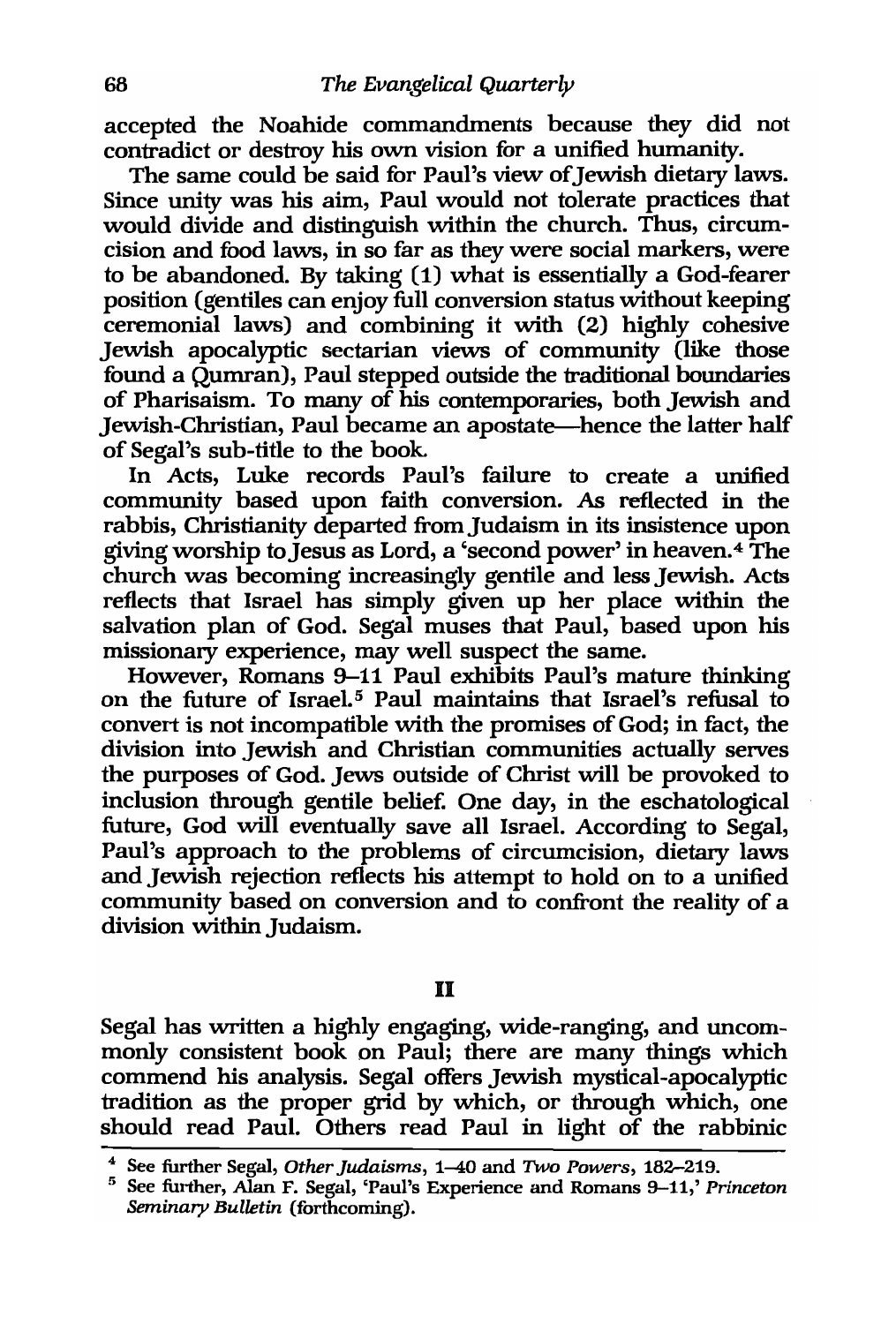literature of the third century c.e.; accordingly Paul becomes the preeminent rabbi, a rabbi who simply accepted Jesus as the Messiah. Older *religionsgeschichtlich* approaches sought to interpret Paul against the grid of Hellenistic *mystery* religions; here Paul is turned into the second founder of Christianity-a semi-gnostic who took the early Jerusalem preaching and transformed it into something that the Hellenistic world could understand. Instead of reading Paul as a third-century rabbi or the Hellenistic corrupter of the early kerygma, Segal construes Paul as a first-century Pharisee, one who was open to mystical experiences, angelic mediation and spiritual transformation. This appears to be a real advance in Pauline studies.

Segal's choice to read Paul within such a mystical-apocalyptic tradition yields immediate results for the origin of Paul's Christology. By focusing in upon the apocalyptic and mystic traditions, Segal has effectively isolated-probably in ways not stated before—the influence of God's dramatic, theophanic appearances for the origin of Paul's christological formulations. This theological trajectory began with the Jewish Scriptures, was nourishing by apocalyptic expectations and crystallized in early Christianity. Rooted in his experience of the resurrection, Paul employed the lingua franca of mystical-apocalyptic Judaism to identity Jesus as the image, form, wisdom, and righteousness of God. In particular, Segal harvests the significance of Ezekiel 1:28, the man-like appearance of the Glory of the Lord, upon Paul's Christology. Segal's careful diachronic reconstruction of the mystical-exegetical traditions surrounding God's Kavod explains Paul's interpretation of his Christophany. Paul's experience of Jesus as God's end-of-time Kavod forms the basis of his Christianity. This, too, is an advance in Pauline studies.

Segal's bold, and rather unfashionable, candor in relating experience to theology surprises. The discipline of Christian origins, rooted as it is in modern sensibilities, is reluctant to say that first-century experiences are the origin of anything,<sup>6</sup> much less to affirm that it is the foundation for Pauline Christianity. Scholars will deny, ignore, change, or reduce Paul's experience, but they are slow to plunder it for theology.<sup>7</sup>

<sup>6</sup> However, see Larry W. Hurtado, *One God, One Lord: Early Christian Devotion and]ewish Monotheism* (Philadelphia: Fortress, 1988).

<sup>7</sup> There are, however, some notable exceptions: Otto Michel, 'Die Entstehung der paulinische Christologie,' *ZNW* 28 (1929) 324-33;JoachimJeremias, *Der Schlüssel zur Theologie des Apostels Paulus* (Calwer Hefte 115; Stuttgart, Calwer, 1971); Seyoon Kim, *The Origin of Paul's Gospel* (2d ed; WUNT *2/4;*  Tiibingen: Mohr-Siebeck, 1984).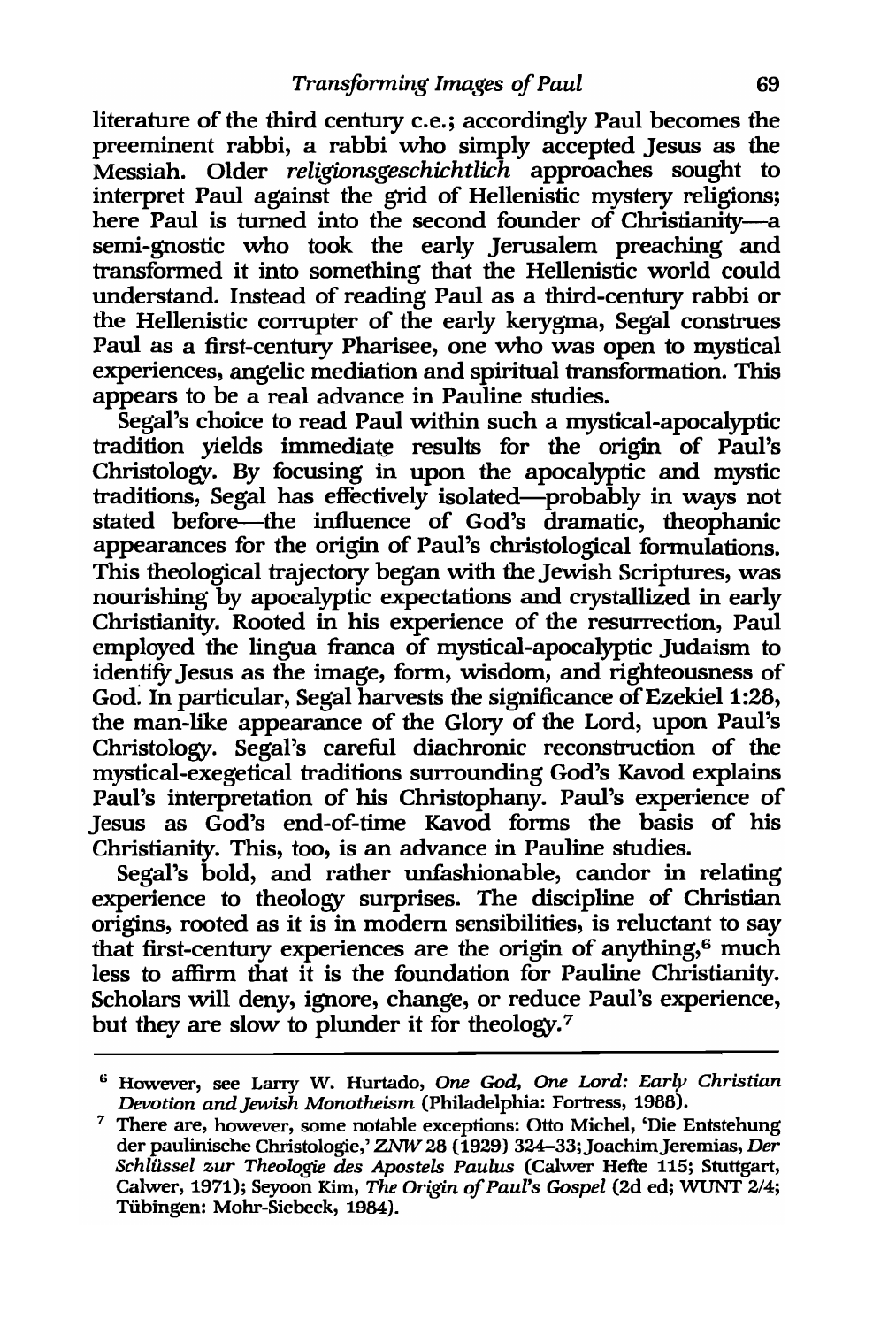For example, Victor Paul Furnish in his essay recounting the last fifty years of scholarship declares that 'Historical analysis cannot rest content with any kind of view that finds the germ of Paul's theology in some private experience.<sup>'8</sup> By demonstrating the way in which conversion shaped Paul's gospel, his preaching of a mystical life, his community definition, and his ethical injunctions, Segal's work turns that statement on its head: scholarship-scholarship worthy of the name-cannot rest content *without* investigating Paul's experience. This, indeed, is a real advance in Pauline studies.

For recovering in Paul that which has been woefully neglected (Paul's experience), for discerning the tradition-historical background of Paul's Christology (Ezekiel 1:28), for unashamed reference to early Christian experience and for providing some coherence to Christian origins (mystical-apocalytpic Judaism), Segal should be thanked. However, what Segal invites in through the front door through the study of early Jewish and Christian experience, he allows to slip out the back door through sociological analysis of the early Christian community. Segal has not broken with the Bultmann tradition quite radically enough; for if Paul is dependent upon the community for his interpretation of the conversion event(s), then we are still left with a *very*  Hellenistic interpretation of the event. Instead, I rather think Paul could (and probably did!) interpret his Christophany without the aid of a 'mythical' gentile community at Damascus.

1. In order for Segal's reconstruction to work, Paul must learn the interpretation of his conversion experience from a gentile community. Segal thus must distance Luke from Paul, for Luke presents Paul as having a dramatic, powerful, and quite singular event. Further, Luke presents Paul as immediately interpreting the event and preaching Jesus as Lord. This just will not do for Segal. He insists that Luke, in styling Paul's conversion, has exercised his own creativity.

However, in his analysis of Paul and Luke, Segal confuses various levels of reference to Paul's Christophany. There are at least three levels of reference: (i) a description of the event itself; (ii) a precise technical term used to refer to the event without description; and (iii) constructions which denote and connote the consequences of the event. There is no necessary conflict between the various levels of description. To describe the event in

<sup>6</sup> Victor Paul Furnish, 'Pauline Studies,' in *The New Testament and Its Modern Interpreters* (eds. E. J. Epp and G. W. MacRae; Philadelphia/Atlanta: Fortress/Scholars, 1989) 332.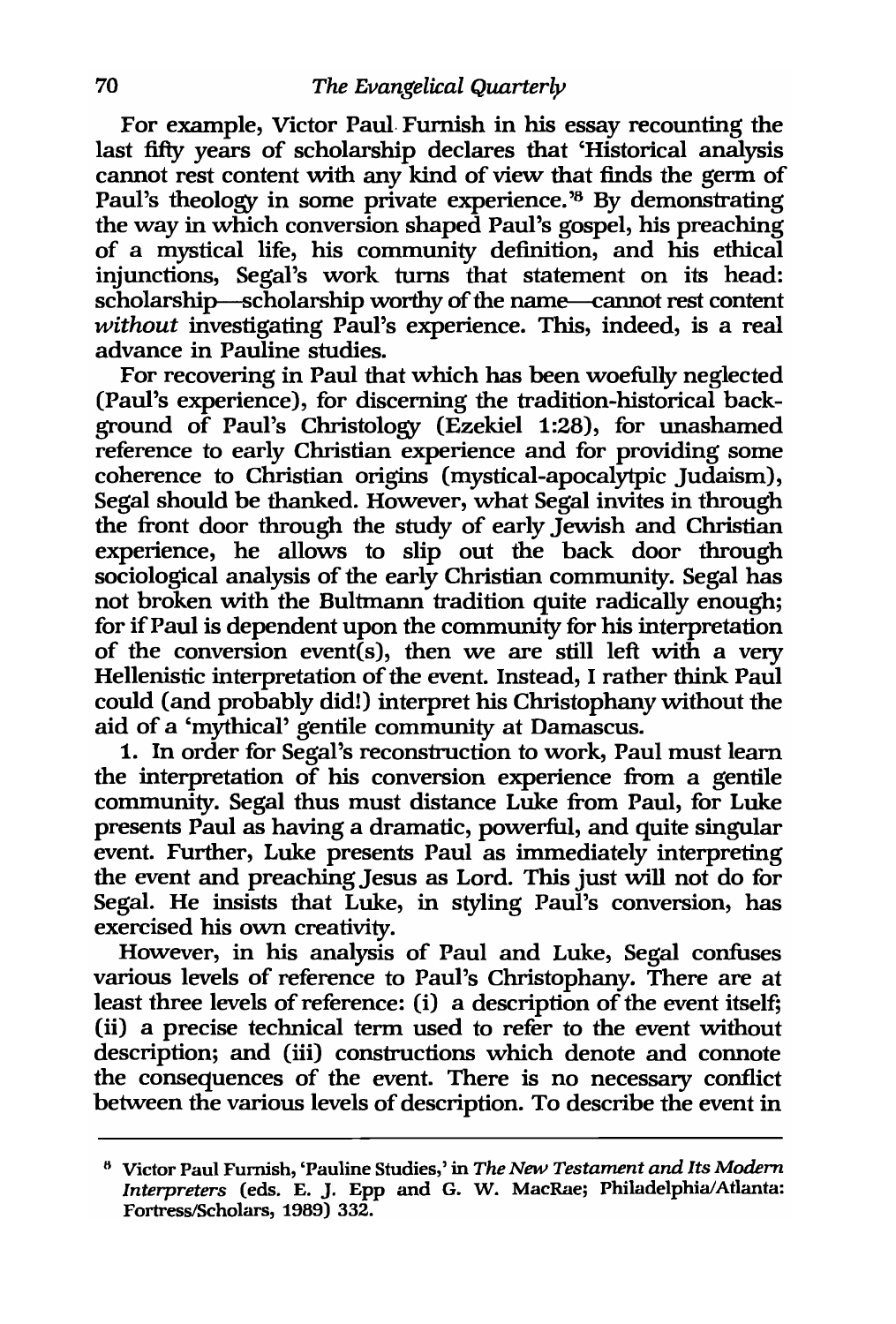detail ('a light from heaven flashed about him' Acts 9:3; cf. 22:6; 26:13) does not necessarily imply a contradiction with technical references to the event ('revelation of God,' Gal. 1:12, 16; 'knowing Christ,' Phil. 3:8; 'Have I not seen Jesus,' 1 Cor. 9:1; 'he [Jesus] appeared also to me,' 1 Cor. 15:8) or the consequences of the event (But whatever gain I had, I count as  $\cos \ldots$ , Phil. 3:7-8). In fact, the technical and consequential references may well assume and be predicated upon a description. It is my strong suspicion that this is the case with Luke and Paul. Segal's own analysis, via his careful documentation that both Luke and Paul build on the tradition-history of Ezekiel 1:28, only reinforces such a suspicion. In any event, Luke and Paul cannot be employed as examples of dramatic and slow conversion; the two simply refer to the event at different levels and thus both may well agree that the conversion experience was dramatic and sudden.

2. Segal insists that Paul learned to interpret his experience within the confines of the Christian community. There are, however, three possibilities about how Paul learned to interpret his conversion: (a) Paul learned that Jesus is the exalted Lord before the experience; the experience confirmed it. (b) In and through the experience itself, it was revealed to Paul that Jesus is the exalted Lord. And (c), Paul had a experience; only later did he learn its interpretation. Segal addresses himself to these three options when he writes,

Whether Paul identifies the figure purely on the basis of his vision or because of previous instruction in mystical and apocalyptic Judaism, either as a Pharisee or a Hellenistic Jew, or because he has been taught to do so by another Christian in his community, *is a questinn that admits of no practical solutinn.* But the question does not demand a specific solution, since we know how closely individual mystic experience adheres to communal rules. Paul's visions make most sense as a new Christian development within an established Jewish apocalyptic and mystical tradition. Paul or his close contemporary no doubt learned some of it and likely had experiences in a Christian community that confirm, *indeed educated,* his visionary experience that Christ was the figure on the throne. This is altogether natural; it is impossible to separate the traditional parts from the parts that are his own revelation, for the elements of apocalyptic and mystical revelation, as we have seen, are traditional in many respects. Only the identification of the Christ as the figure on the throne was novel by most Jewish standards, yet this would have been normative in Christian community.9

<sup>9</sup> Segal, *Paul,* 320 n 64 [emphasis mine].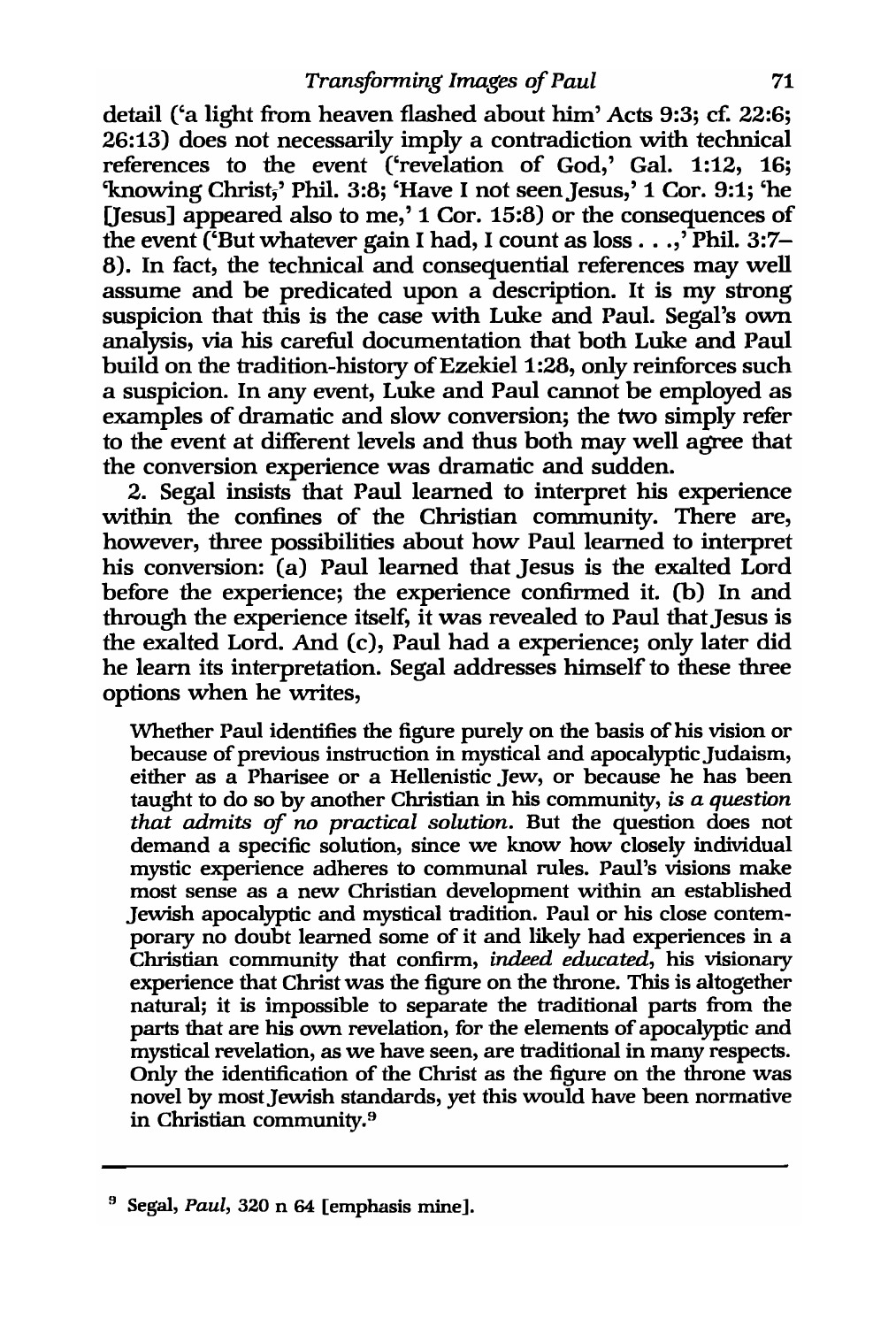Segal, guided by modern sociological study of religion, opts for the third reconstruction. Paul has an experience and learns to interpret it over time.

Segal's position expressly contradicts Paul's own assertions about his conversion. In Galatians 1:12 Paul states emphatically that he did not learn the gospel from a man but received it through a revelation of Jesus Christ. Paul's emphatic claims to revelatory independence, reinforced by the use of two technical terms for reception of tradition or catechesis *(parelabone, edidachthen),* root his gospel, the preaching of Jesus as Christ and Lord, in his experience. This argues strongly for either positions (a) or (b) named above-but certainly not (c).1°

If Paul learned to interpret his experience from the community, as Segal suggests, just how did Paul come to join a Christian community in the first place? Did Paul have an experience and then wander around looking for someone to help him interpret it? Why not join another Jewish community which cherished mystical-apocalyptic traditions? Why Christianity? Is it likely that Paul, the confessed persecutor of the church, would have joined a . Christian community unless *before* his joining he was convinced that Jesus was the figure on the throne? When and how did he become convinced of this Jesus' exalted status? Segal does not allow for Paul, in light of his apocalyptic sympathies and in conjunction with what he knew about Christianity, to interpret his own experience.

Though Segal wishes to read Paul through the lens of a slow conversion process, he cannot refrain from saying that Paul's brand of apocalyptic messianism really emphasizes a 'stronger moment of decision' (113) than was commonly articulated in the first-century Diaspora. Segal even admits that one could join Christianity 'without the drawn-out period of education' (114). 'Sudden' conversions could occur because there was a long cultural tradition Uewish mystical apocalypticism) explaining history in religious ways (God dramatically intervenes). The narrative horizon generated by the Jewish Scriptures thus functioned heuristically. Early Christian tradition, with which Paul was most likely familiar, reinforced the conviction that God has now acted

<sup>10</sup> See Hans Dieter Betz, *Galatians* (Hermeneia; Philadelphia: Fortress, 1979) 65: 'This seems to rule out any possibility of Paul's having receive instruction by other early Christian missionaries'; and J. Christiaan Baker, *Paul the Apostle: The Triumph of God in Life and Thought* (Philadelphia: Fortress, 1984) 46, 122-23. It is most unfortunate that Segal does not address himself to Gal. 1:12 in any exhaustive way; see the cryptic comments on pp. 36, 159, 161.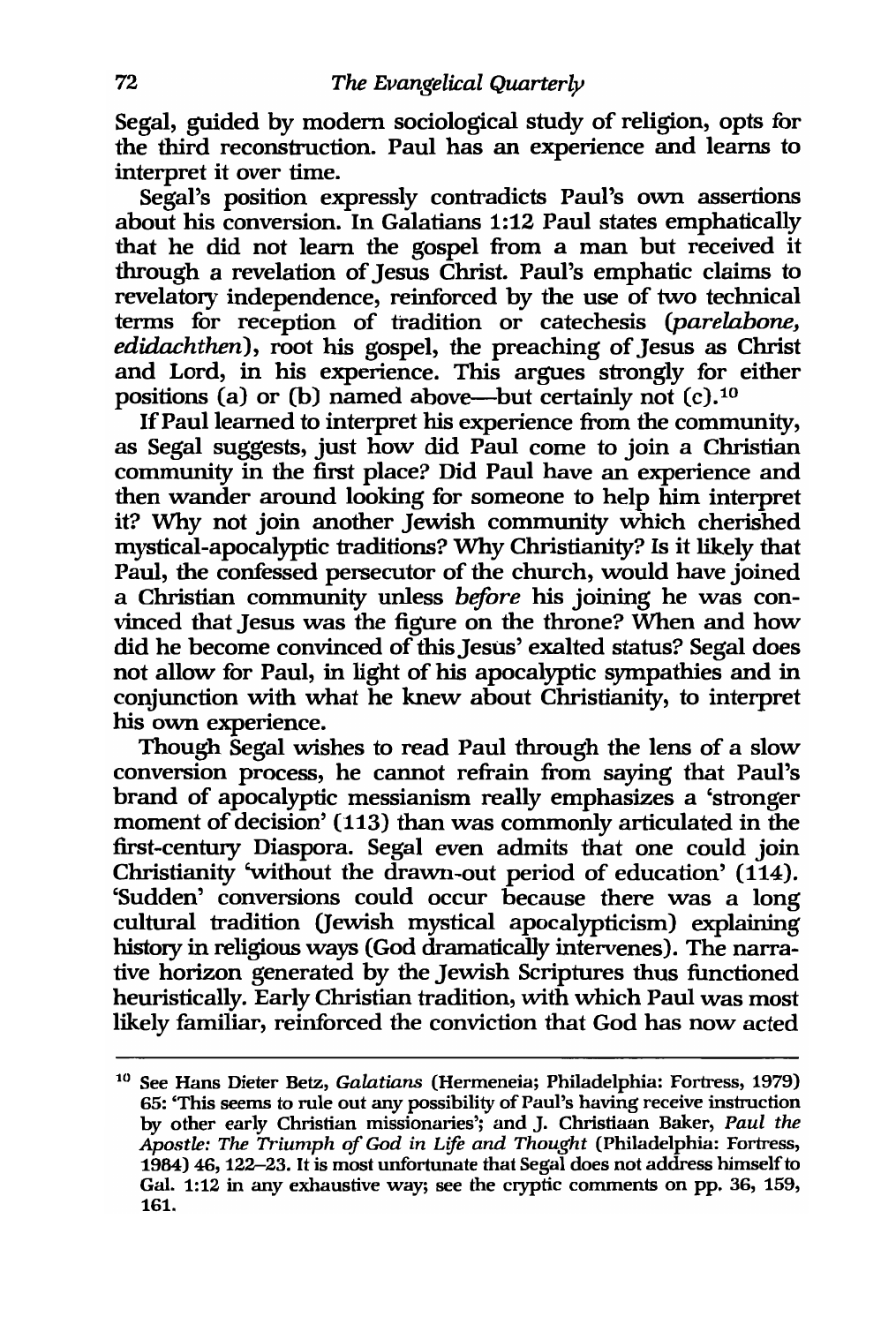in Jesus. In this light, Paul's conversion experience could well have wielded a powerful pedagogical value: on the basis of his experience of resurrection, Paul discovered that Jesus was the Kavod of God, the exalted Lord. What need would there be for education for one who was already predisposed to this sort of explanation?

3. All of this strikes at the very heart of Segal's notion of conversion. Segal alternates between defining conversion as mystical transformation (a private personal experience) and as a change of community (a decision for re-socialization). In his discussion, Segal juxtaposes mystical transformation and communal change (see especially 105-10). Could it be that Segal confuses Paul's theologically pregnant conversion with a consequence of that conversion, his change in community?

For all his insistence on experience, Segal may be open to the charge that he dissolves the reorientation of Paul's symbolic world into simple sociological forces: Paul adopted a symbolic world because he changed communities; Certainly, social commitments and apocalyptic world views are highly correlated; however, determining the lines of influence between behaviour and belief is much more complicated that Segal lets on. The lines of influence are dialogical.<sup>11</sup> Having allowed for the exceptional in Paul's mystical-apocalyptic heritage, Segal appears reluctant to allow for the exceptional in Paul's life. For Segal, Paul's use of mystical-transformational language simply mirrors his existence within a gentile community  $(128, 182)$ .

This line of reasoning strangely echoes Bultmann's approach to reading Paul. If Bultmann appealed to a 'mythical' Hellenistic community as the origin of Pauline Hellenism, then Segal appeals to the same community as the one which catechized Paul. If Bultmann erred by reducing all Christology to anthropology, then Segal errs by reducing Paul's Christology to sociology. If Bultmann fails to plumb the depth of Paul's theology when he reduces faith to a decision for authentic existence, then Segal impoverishes Paul's conversion by reducing it to his joining a new community. In the last analysis, Paul's conversion is simply a change in communities.

Despite these deficiencies, Segal has offered a major work on Paul's conversion which should be read and widely discussed.

<sup>11</sup> Even Wayne Meeks cautions about determining the direction of influence between behavior and theology. See Wayne Meeks, The First Urban *Christians: The Social World of the Apostle Paul* (New Haven: Yale, 1983) 164.